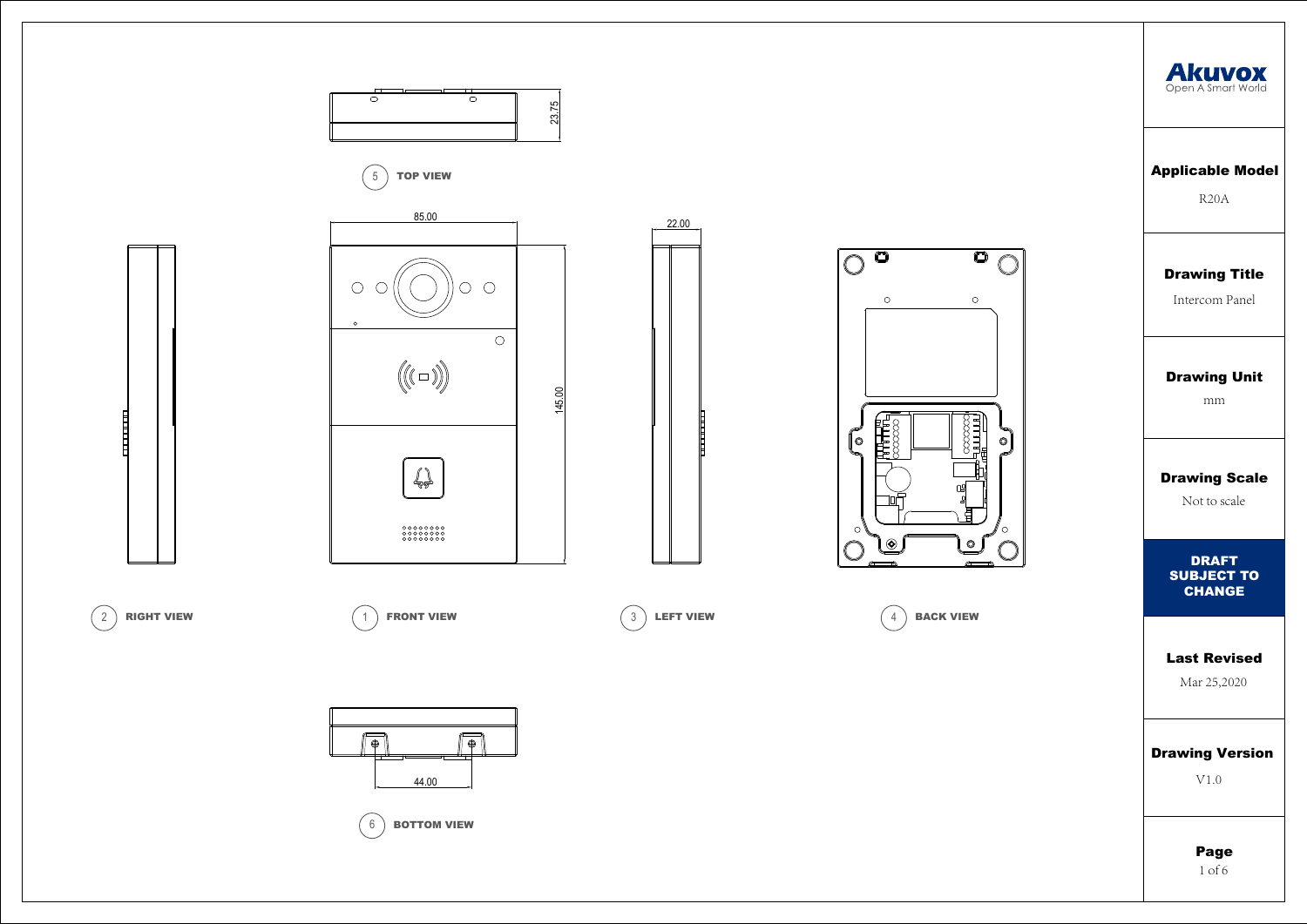



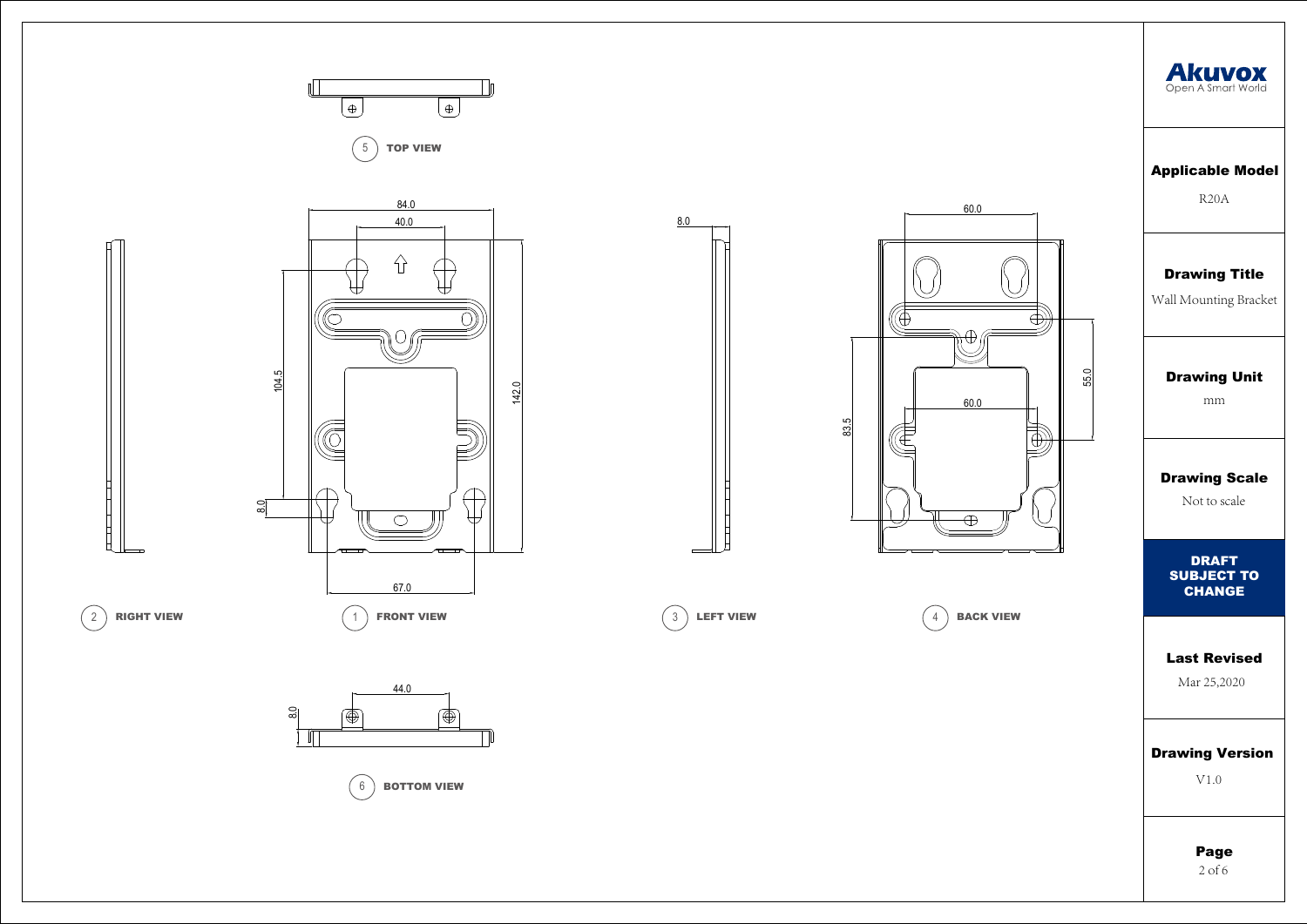





BRACKET PLACEMENT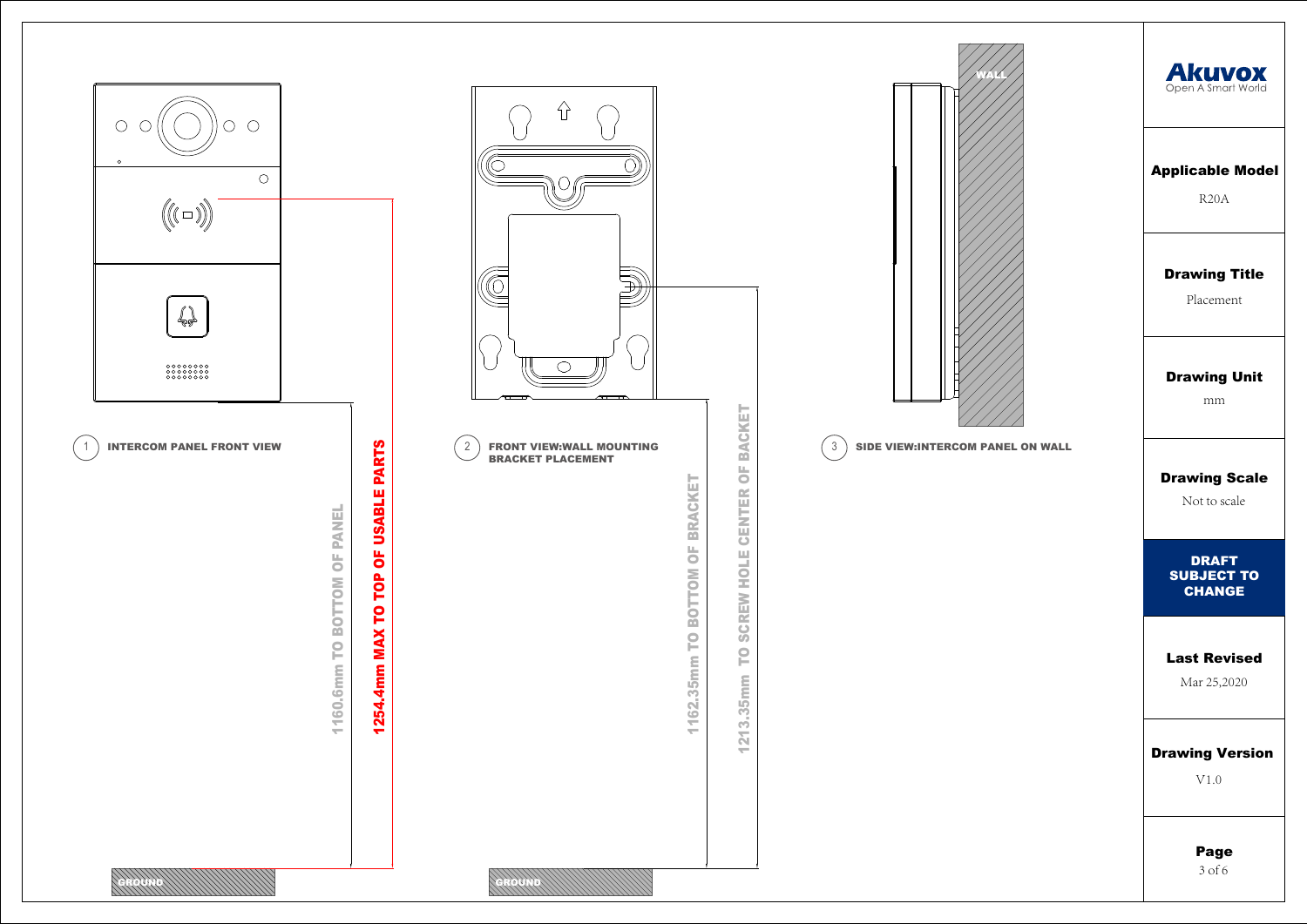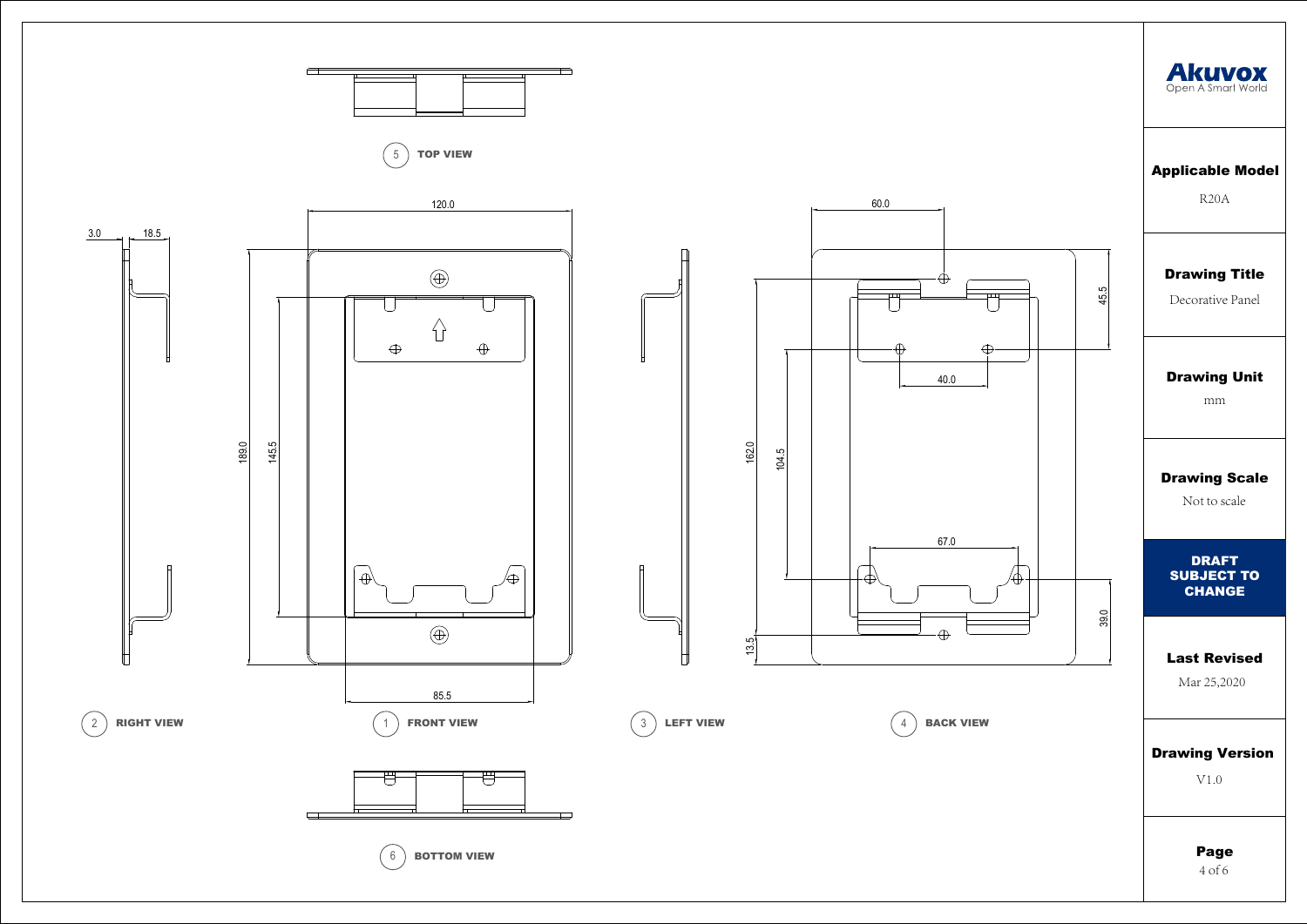